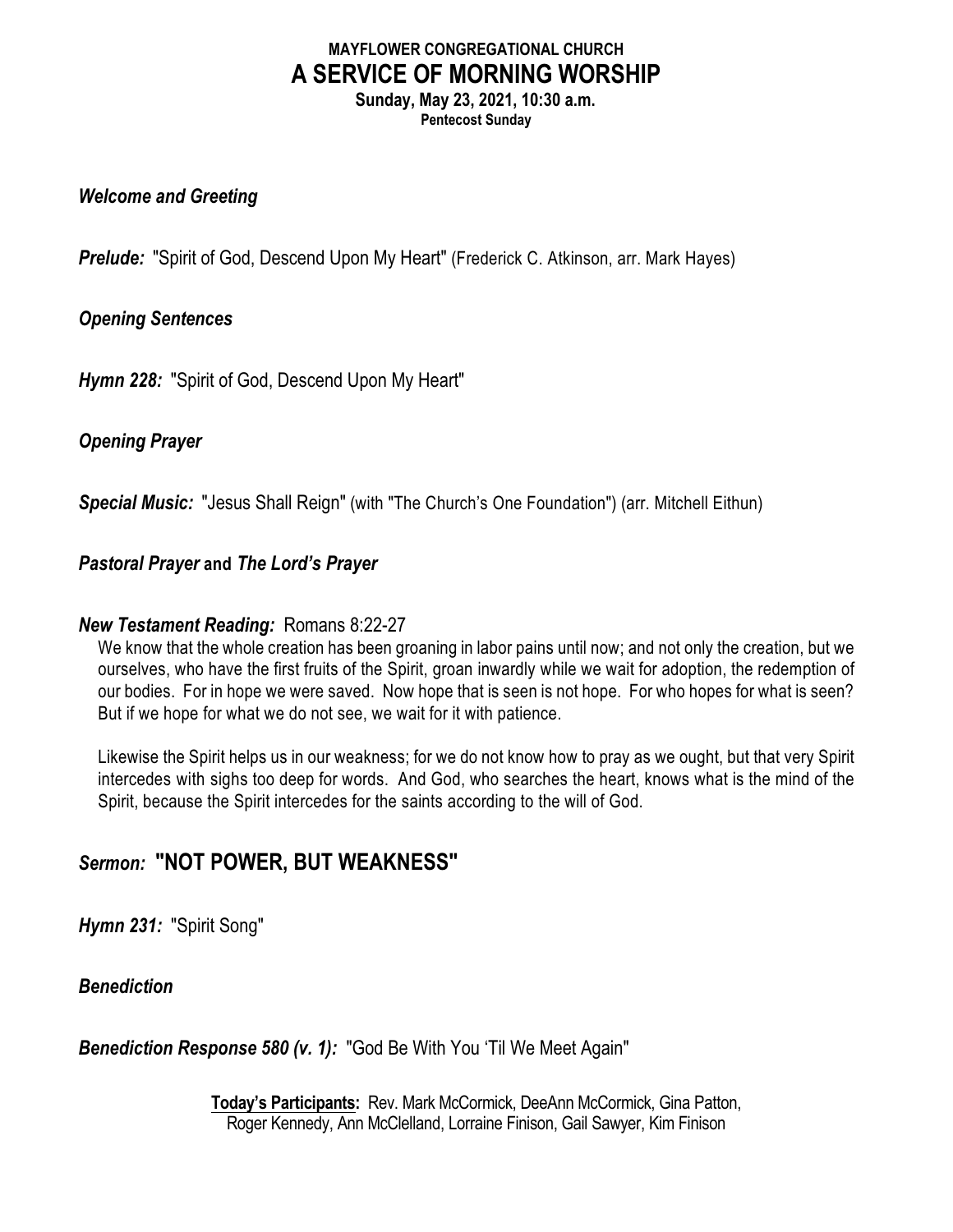# **THE TRIUNE GOD Spirit of God, Descend upon My Heart**

Attr. to George Croly, 1780-1860

Frederick C. Atkinson, 1841-1897



**MORECAMBE** 10.10.10.10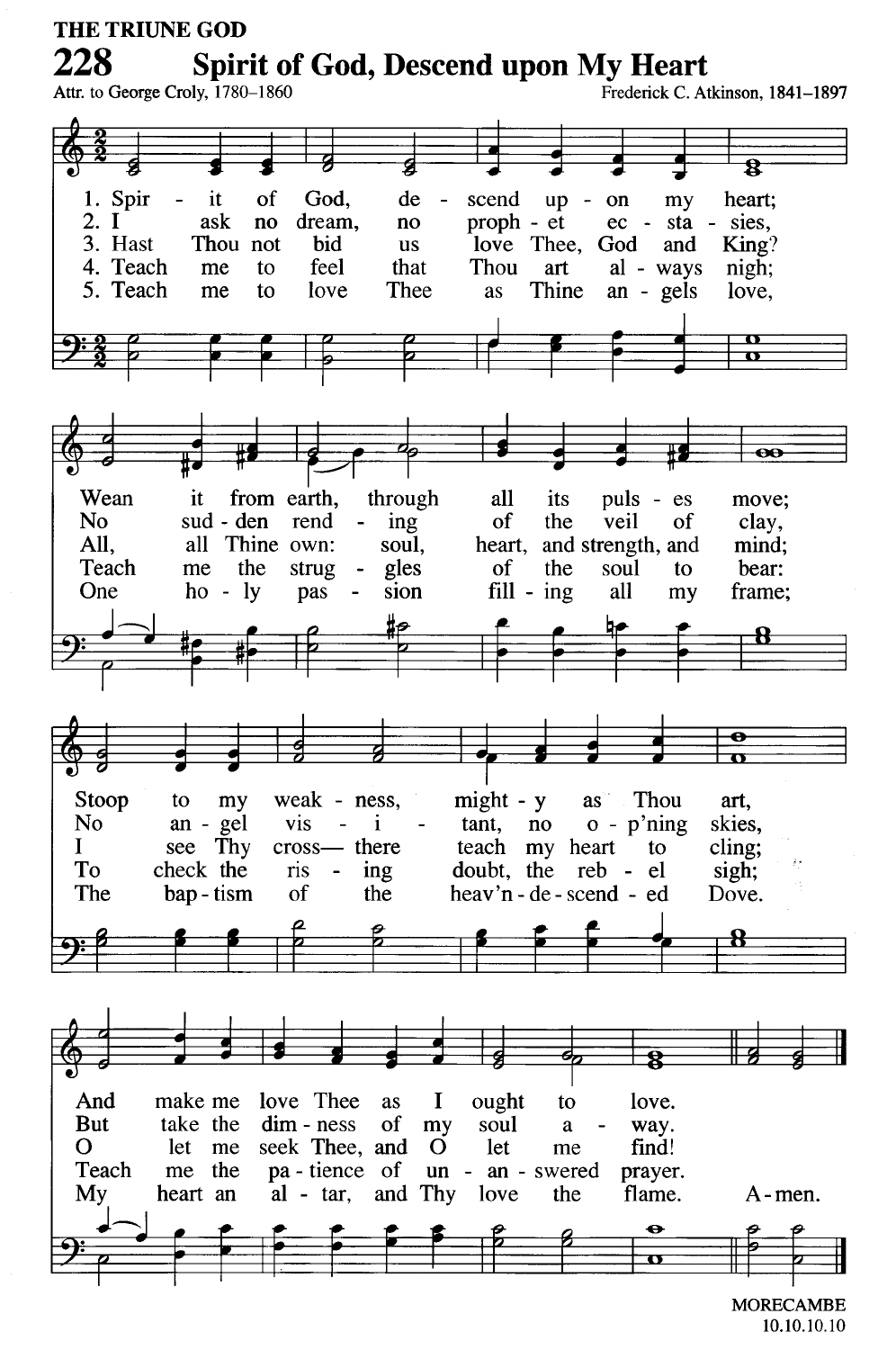

© 1979, Mercy/Vineyard Publishing (ASCAP) (Admin. in North America by Music Services o/b/o Vineyard Music USA.)

#### **THE HOLY SPIRIT**

#### **Invoking the Spirit**